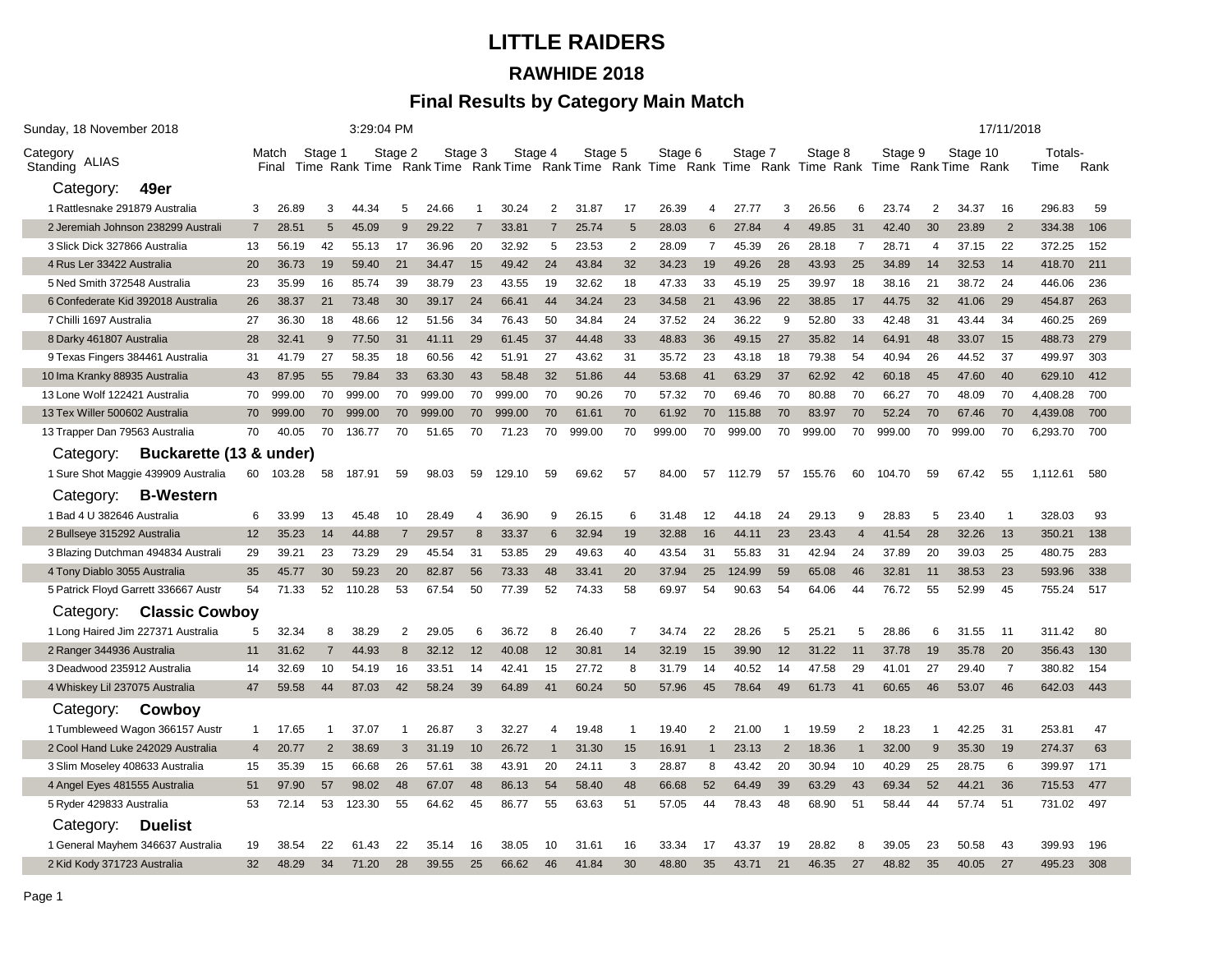# **LITTLE RAIDERS RAWHIDE 2018**

### **Final Results by Category Main Match**

| Sunday, 18 November 2018                 |                                             |        |                |        |         | 3:29:04 PM |                |                                |                      |        |         |        |                                                    |        |                |        | 17/11/2018 |                            |                |        |                         |          |     |
|------------------------------------------|---------------------------------------------|--------|----------------|--------|---------|------------|----------------|--------------------------------|----------------------|--------|---------|--------|----------------------------------------------------|--------|----------------|--------|------------|----------------------------|----------------|--------|-------------------------|----------|-----|
| Category<br>ALIAS<br>Standing            | Stage 1<br>Match<br>Time Rank Time<br>Final |        |                |        | Stage 2 |            | Stage 3        | Stage 4<br>Rank Time Rank Time | Stage 5<br>Rank Time |        | Stage 6 |        | Stage 7<br>Rank Time Rank Time Rank Time Rank Time |        | Stage 8        |        | Stage 9    | Stage 10<br>Rank Time Rank |                |        | Totals-<br>Rank<br>Time |          |     |
| 3 Buck Silverton 389004 Australia        | 52                                          | 59.50  | 43             | 86.56  | 41      | 110.32     | 60             | 74.91                          | 49                   | 55.96  | 47      | 62.10  | 49                                                 | 85.14  | 53             | 71.55  | 53         | 63.12                      | 47             | 56.83  | -49                     | 725.99   | 491 |
| Category:<br>Senior $(60 +)$             |                                             |        |                |        |         |            |                |                                |                      |        |         |        |                                                    |        |                |        |            |                            |                |        |                         |          |     |
| 1 Shaft Shot 3061 Australia              | 8                                           | 33.51  | 12             | 44.47  | 6       | 33.43      | 13             | 43.17                          | 18                   | 28.73  | 10      | 25.20  | 3                                                  | 34.86  | 8              | 42.85  | 23         | 32.38                      | 10             | 31.49  | 10                      | 350.09   | 113 |
| 2 Murky Mick 254551 Australia            | 24                                          | 46.80  | 32             | 88.39  | 43      | 39.71      | 26             | 43.02                          | 17                   | 38.66  | 27      | 42.84  | 29                                                 | 55.74  | 30             | 33.84  | 13         | 35.24                      | 16             | 29.80  | 8                       | 454.04   | 241 |
| 3 Card Sharp 39999 Australia             | 38                                          | 46.45  | 31             | 90.62  | 45      | 43.43      | 30             | 999.00                         | 70                   | 44.96  | 35      | 50.06  | 39                                                 | 63.52  | 38             | 47.59  | 30         | 51.86                      | 38             | 39.66  | 26                      | 1,477.15 | 382 |
| 4 Colt York 103533 Australia             | 59                                          | 86.07  | 54             | 175.99 | 58      | 81.50      | 55             | 121.49                         | 58                   | 93.50  | 60      | 103.50 | 60                                                 | 92.40  | 55             | 115.63 | 58         | 88.49                      | 58             | 111.82 | 59                      | 1,070.39 | 575 |
| 5 Bartender 494720 Australia             | 70                                          | 999.00 | 70             | 999.00 | 70      | 999.00     | 70             | 999.00                         | 70                   | 62.89  | 70      | 88.40  | 70                                                 | 66.89  | 70             | 77.98  | 70         | 78.97                      | 70             | 57.04  | 70                      | 4,428.17 | 700 |
| Elder Statesman (70 +)<br>Category:      |                                             |        |                |        |         |            |                |                                |                      |        |         |        |                                                    |        |                |        |            |                            |                |        |                         |          |     |
| 1 Kansus H Morgan 57217 Australia        | 40                                          | 52.89  | 39             | 97.51  | 47      | 59.82      | 41             | 66.44                          | 45                   | 48.16  | 38      | 52.92  | 40                                                 | 72.49  | 45             | 56.40  | 35         | 49.41                      | 36             | 49.06  | 41                      | 605.10   | 407 |
| 2 Paladin 444492 Australia               | 49                                          | 54.32  | 40             | 95.00  | 46      | 77.48      | 52             | 60.98                          | 35                   | 52.19  | 45      | 49.16  | 37                                                 | 79.58  | 51             | 65.76  | 48         | 85.72                      | 57             | 73.35  | 57                      | 693.54   | 468 |
| 3 Rawhide 202325 Australia               | 70                                          | 104.38 | 70             | 134.03 | 70      | 111.81     | 70             | 150.44                         | 70                   | 999.00 | 70      | 148.94 | 70                                                 | 125.25 | 70             | 135.58 | 70         | 999.00                     | 70             | 999.00 | 70                      | 3,907.43 | 700 |
| <b>Frontier Cartridge</b><br>Category:   |                                             |        |                |        |         |            |                |                                |                      |        |         |        |                                                    |        |                |        |            |                            |                |        |                         |          |     |
| 1 Tiresome 212940 Australia              | 70                                          | 89.04  | 70             | 999.00 | 70      | 94.02      | 70             | 93.13                          | 70                   | 999.00 | 70      | 87.18  | 70                                                 | 999.00 | 70             | 999.00 | 70         | 999.00                     | 70             | 999.00 | 70                      | 6,357.37 | 700 |
| <b>Frontiersman</b><br>Category:         |                                             |        |                |        |         |            |                |                                |                      |        |         |        |                                                    |        |                |        |            |                            |                |        |                         |          |     |
| 1 Jake Lonergan 89857 Australia          | 22                                          | 41.80  | 28             | 49.53  | 13      | 31.57      | 11             | 39.33                          | 11                   | 33.50  | 21      | 33.85  | 18                                                 | 55.39  | 29             | 57.92  | 37         | 40.07                      | 24             | 50.38  | 42                      | 433.34   | 234 |
| 2 Amarillo 361884 Australia              | 56                                          | 63.79  | 48             | 122.05 | 54      | 66.82      | 47             | 65.70                          | 43                   | 77.82  | 59      | 59.70  | 47                                                 | 116.48 | 58             | 102.46 | 57         | 69.17                      | 51             | 177.57 | 60                      | 921.56   | 524 |
| Silver Senior (65+)<br>Category:         |                                             |        |                |        |         |            |                |                                |                      |        |         |        |                                                    |        |                |        |            |                            |                |        |                         |          |     |
| 1 Horseshoe Harry 252788 Australia       | 10                                          | 30.36  | 6              | 52.79  | 15      | 38.00      | 22             | 42.34                          | 14                   | 29.63  | 13      | 29.84  | 10                                                 | 39.91  | 13             | 40.88  | 19         | 30.84                      | $\overline{7}$ | 28.06  | $\overline{4}$          | 362.65   | 123 |
| 2 Little Joe D 52533 Australia           | 17                                          | 36.23  | 17             | 78.12  | 32      | 36.94      | 19             | 41.24                          | 13                   | 38.37  | 26      | 38.35  | 27                                                 | 41.94  | 16             | 32.18  | 12         | 37.20                      | 18             | 31.81  | 12                      | 412.38   | 192 |
| 3 Pistol Pete 223155 Australia           | 25                                          | 999.00 | 70             | 45.79  | 11      | 36.83      | 17             | 57.55                          | 31                   | 29.36  | 12      | 27.09  | 5                                                  | 41.87  | 15             | 64.15  | 45         | 31.14                      | 8              | 44.08  | 35                      | 1,376.86 | 249 |
| 4 Commodore 3650 Australia               | 44                                          | 61.47  | 46             | 81.44  | 35      | 80.83      | 54             | 60.54                          | 34                   | 58.81  | 49      | 48.21  | 34                                                 | 71.07  | 44             | 65.50  | 47         | 54.33                      | 39             | 47.46  | 39                      | 629.66   | 421 |
| 5 Mollydooka 81288 Australia             | 70                                          | 46.28  | 70             | 65.22  | 70      | 76.04      | 70             | 75.11                          | 70                   | 999.00 | 70      | 999.00 | 70                                                 | 999.00 | 70             | 999.00 | 70         | 999.00                     | 70             | 999.00 | 70                      | 6,256.65 | 700 |
| Category:<br>Wrangler $(36 +)$           |                                             |        |                |        |         |            |                |                                |                      |        |         |        |                                                    |        |                |        |            |                            |                |        |                         |          |     |
| 1 Bull Whip 215055 Australia             | 9                                           | 37.39  | 20             | 50.46  | 14      | 28.79      | 5              | 45.03                          | 21                   | 24.52  | 4       | 30.32  | 11                                                 | 30.30  | 6              | 37.30  | 16         | 36.79                      | 17             | 31.00  | 9                       | 351.90   | 123 |
| 2 Rango 371181 Australia                 | 34                                          | 43.68  | 29             | 62.70  | 23      | 37.84      | 21             | 54.77                          | 30                   | 44.71  | 34      | 61.32  | 48                                                 | 75.46  | 46             | 59.36  | 38         | 41.73                      | 29             | 43.29  | 33                      | 524.86   | 331 |
| 3 Dark Horse 508693 Australia            | 46                                          | 52.84  | 38             | 101.04 | 50      | 67.14      | 49             | 53.25                          | 28                   | 64.23  | 52      | 43.92  | 32                                                 | 83.74  | 52             | 54.85  | 34         | 74.63                      | 54             | 62.71  | 52                      | 658.35   | 441 |
| 4 El Professor 800121 Australia          | 70                                          | 999.00 | 70             | 113.03 | 70      | 75.19      | 70             | 999.00                         | 70                   | 62.72  | 70      | 94.46  | 70                                                 | 61.26  | 70             | 53.17  | 70         | 58.58                      | 70             | 60.36  | 70                      | 2,576.77 | 700 |
| Category:<br><b>Gunfighter</b>           |                                             |        |                |        |         |            |                |                                |                      |        |         |        |                                                    |        |                |        |            |                            |                |        |                         |          |     |
| 1 Judge Ruger 212501 Australia           | 2                                           | 28.03  | $\overline{4}$ | 43.18  | 4       | 25.65      | $\overline{2}$ | 30.85                          | 3                    | 28.34  | 9       | 34.38  | 20                                                 | 31.38  | $\overline{7}$ | 22.95  | 3          | 27.15                      | 3              | 25.81  | 3                       | 297.72   | 58  |
| 2 Lincoln Wells 93037 Australia          | 16                                          | 39.85  | 24             | 58.42  | 19      | 39.92      | 27             | 42.73                          | 16                   | 38.98  | 28      | 31.61  | 13                                                 | 41.94  | 16             | 41.82  | 21         | 34.15                      | 12             | 28.66  | 5                       | 398.08   | 181 |
| 3 Stony 295259 Australia                 | 36                                          | 40.25  | 25             | 63.98  | 24      | 73.49      | 51             | 51.44                          | 26                   | 48.71  | 39      | 56.88  | 43                                                 | 59.07  | 34             | 70.04  | 52         | 56.48                      | 43             | 35.07  | 18                      | 555.41   | 355 |
| 4 Sambucca Kid 5993 Australia            | 41                                          | 49.39  | 35             | 70.95  | 27      | 64.36      | 44             | 67.89                          | 47                   | 68.09  | 56      | 70.10  | 55                                                 | 56.85  | 32             | 44.93  | 26         | 47.67                      | 33             | 68.65  | 56                      | 608.88   | 411 |
| <b>Junior Boy (14 - 16)</b><br>Category: |                                             |        |                |        |         |            |                |                                |                      |        |         |        |                                                    |        |                |        |            |                            |                |        |                         |          |     |
| 1 Sticksguns 800114 Australia            | 39                                          | 64.48  | 50             | 90.35  | 44      | 57.17      | 37             | 65.45                          | 42                   | 50.00  | 41      | 59.45  | 46                                                 | 64.72  | 40             | 51.80  | 32         | 55.76                      | 40             | 41.39  | 30                      | 600.57   | 402 |
| 3 The Kid Sherrif 443880 Australia       | 70                                          | 999.00 | 70             | 999.00 | 70      | 999.00     | 70             | 999.00                         | 70                   | 37.83  | 70      | 36.72  | 70                                                 | 57.47  | 70             | 36.61  | 70         | 47.30                      | 70             | 36.32  | 70                      | 4,248.25 | 700 |
| 3.22 Blake 800119 Australia              | 70                                          | 69.55  | 70             | 109.85 | 70      | 70.95      | 70             | 77.10                          | 70                   | 999.00 | 70      | 999.00 | 70                                                 | 999.00 | 70             | 999.00 | 70         | 999.00                     | 70             | 999.00 | 70                      | 6,321.45 | 700 |